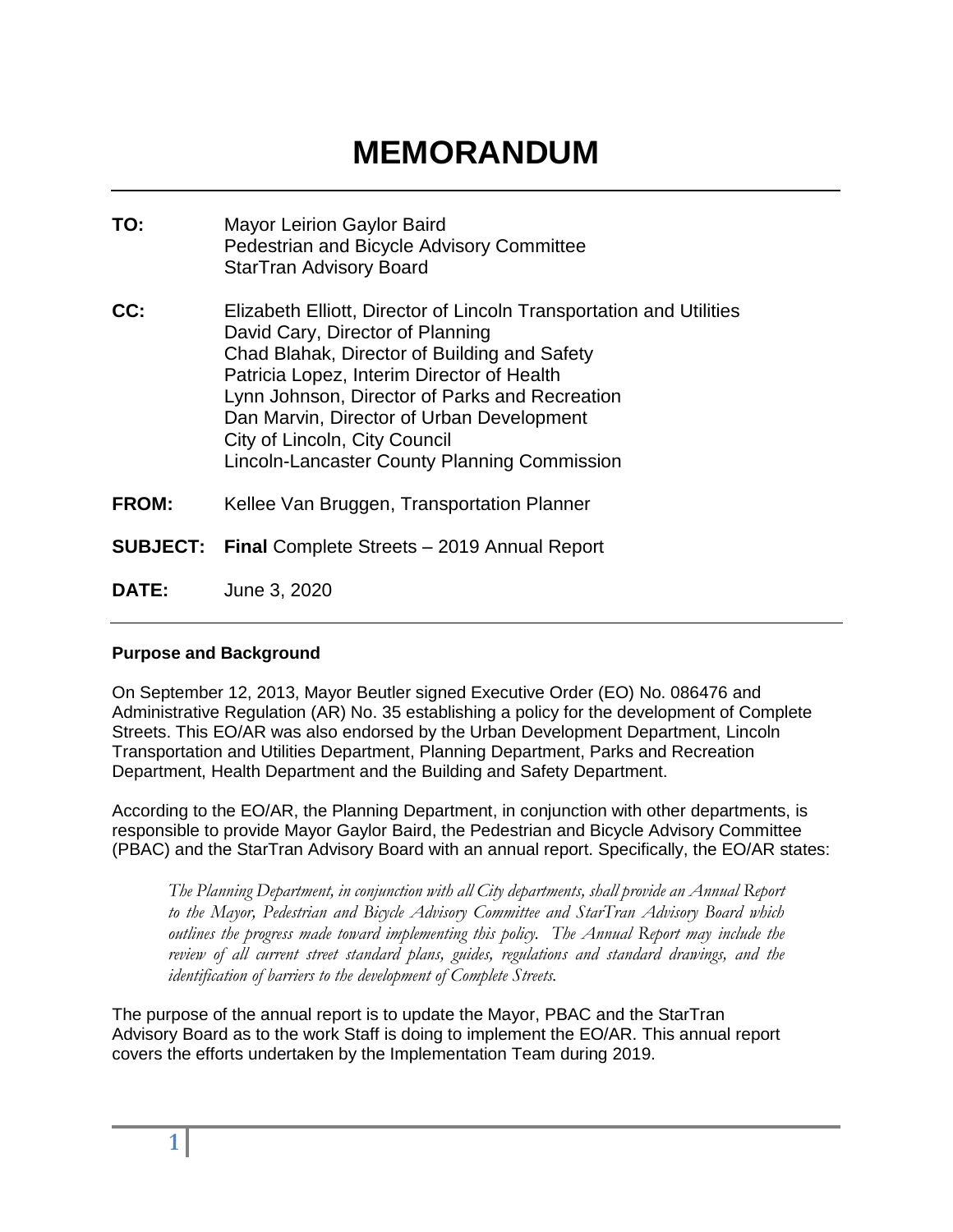Complete Streets are public and private streets that include some combination of appropriate infrastructure as determined by the surrounding context, that accommodate all modes of transportation, including private vehicles, public transportation, walking, ADA accessibility, and bicycling.

# **Implementation Team**

| Coordinator:                | Kellee Van Bruggen (Planning Dept.)                                                  |
|-----------------------------|--------------------------------------------------------------------------------------|
|                             | Lincoln Transportation and Utilities: Thomas Shafer, Lonnie Burklund/Mark Lutjeharms |
| Parks and Recreation:       | Sara Hartzell                                                                        |
| StarTran:                   | <b>Brian Praeuner</b>                                                                |
| Planning:                   | David Cary/Paul Barnes, Steve Henrichsen                                             |
| Urban Development:          | Wynn Hjermstad                                                                       |
| Health:                     | Mike Heyl, Chris Schroeder                                                           |
| <b>Building and Safety:</b> | <b>Terry Kathe</b>                                                                   |
| Lincoln Police Department:  | <b>Captain Donald Scheinost</b>                                                      |

# **Work Tasks / Accomplishments**

# Complete Streets Implementation Team Meetings

During 2019, the Complete Streets Committee held a total of six meetings to discuss current and ongoing projects which have been outlined in this annual report. An agenda is determined based on upcoming projects from various city departments and other issues that have a complete streets component that warrant a discussion. Meetings were held on the following days during 2019:

- Thursday, January  $24<sup>th</sup>$
- Thursday, March  $7<sup>th</sup>$
- Thursday, April  $4<sup>th</sup>$
- Thursday, May  $16<sup>th</sup>$
- $\bullet$  Tuesday, June 25<sup>th</sup>
- $\bullet$  Tuesday, August 27<sup>th</sup>

# West A Sidewalk/Sidepath

A portion of the West A reconstruction project intended to tear out and replace the existing sidewalk from SW 23<sup>rd</sup> to Folsom. Since the Lincoln Bike Plan suggests adding a sidepath along this corridor, the Committee discussed the possibility of increasing the width from 5' (sidewalk width) to 8' (sidepath width) while work was already occurring with LTU's project. The suggestion from the committee was to move forward with installing a sidepath facility.

# On-Street Bicycle Parking

Urban Development bid a Haymarket Amenities package that included funds for bike racks for both on-street and off-street bicycle parking. The Committee discussed the need for additional bike parking in the area and suggested the need to work with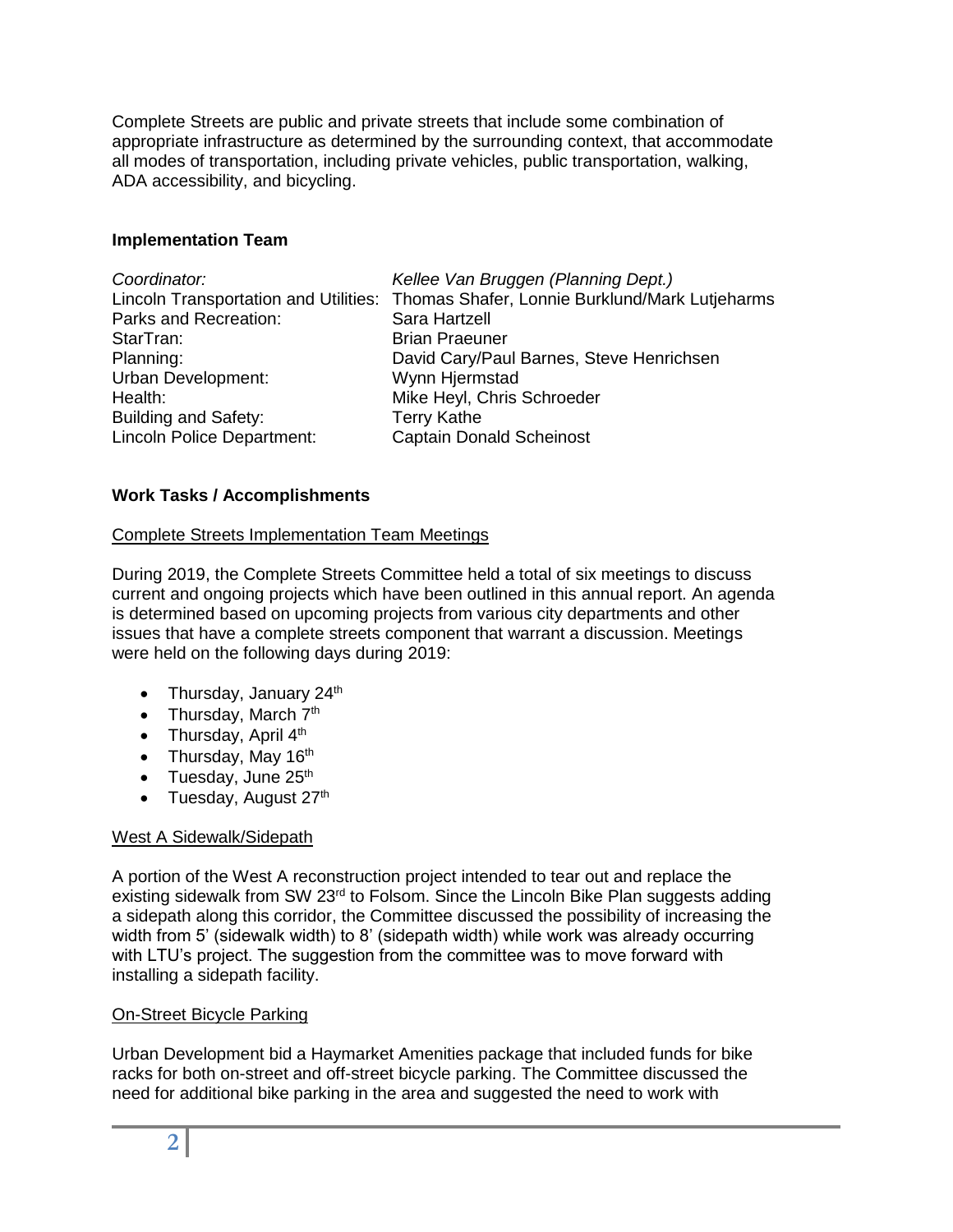Downtown Lincoln Association on determining the need. Some of the members of the Committee, along with representatives from departments and outside organizations participated in a site visit to choose the best locations based on space and demand. The bike racks were installed in summer 2019.





# Strava Data

Strava provided a demonstration of how their data works for other communities, the benefits of obtaining the data, how it is collected, and the costs associated with utilizing the data. The Committee discussed if this was a need since we already have a counting program or if it would enhance the counting program. Ultimately, the Committee decided to wait and revisit at a later time.

# Blue Zones Made to Move Grant

The Blue Zones Made to Move grant program was created to assist communities in advancing active transportation through local project development, implementation and supporting policies. The ultimate goal is to promote more walkable, bikeable, transitfriendly environments for all ages, incomes, and abilities. The Complete Streets Committee explored the possibility of implementing a Bicycle Boulevard Pilot Project on B Street which was consistent with the Lincoln Bike Plan. Due to inopportune timing, the grant was not submitted last year. The Complete Streets Committee may pursue this funding or other similar funding opportunities in the future as they are available.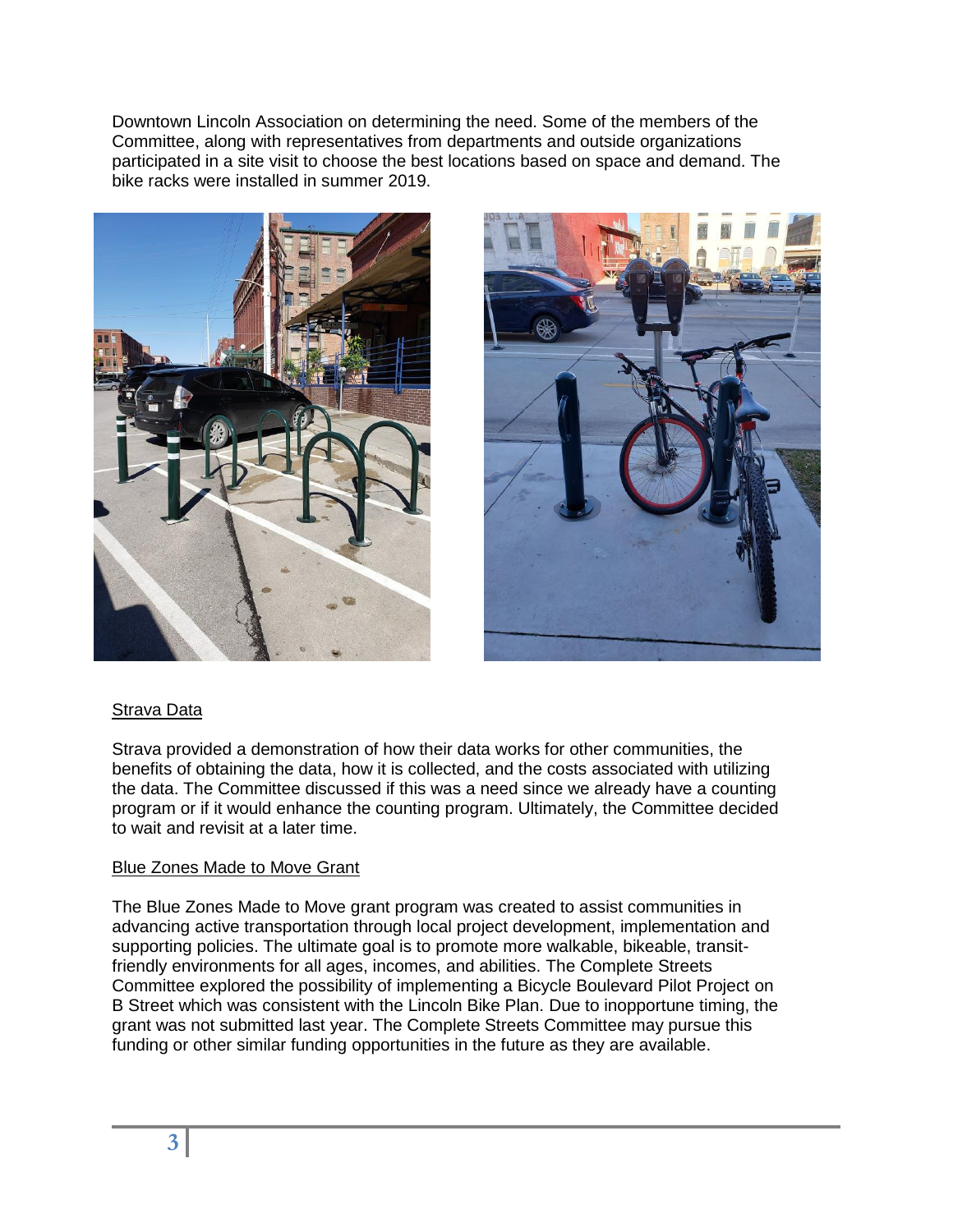# Bike Share Reporting

In September 2014, the Lincoln/Lancaster County Planning Department hosted a Bike Share workshop for local stakeholders. Since the workshop, efforts to fund a bike share program, including submitting a Congestion Mitigation and Air Quality (CMAQ) funding request through the Nebraska Department of Roads and meetings with possible stakeholders have taken place. The Planning Department was awarded the CMAQ funds of \$600,000 in March 2015 to purchase equipment. The bike share program was officially launched in April 2018. Ongoing oversight of the project has been administered by Planning and Lincoln Transportation & Utilities. Regular updates from Jamie Granquist, BikeLNK Manager, on the status of the bike share project have been held and will continue to be held at Complete Streets Committee meetings. During 2019, bike share had 44,045 rides while travelling a distance of over 80,000 miles, and has expanded to 21 stations.

# DezignLine Demo

Kurt Blauer with DezignLine came to the Committee to discuss their products for temporary or permanent installation of protected bike lanes. The product is modular and cost effective solutions for rapidly deploying a bike lane. The Committee discussed possibly using this product in the future with the implementation of the Lincoln Bike Plan.

#### Bicycle Parking

The Complete Streets Committee has set aside funds to fund a bike rack request program. A test website was developed to discuss the details and determine if a website would be the appropriate way to move forward. The Committee made the decision to put together a request form to send out to Business Improvement Districts. Work on this item is still ongoing.

# Gap Analysis

A Gap Analysis Study was completed in January 2015 in order to understand available information affecting the implementation of Complete Streets. A copy of this Gap Analysis Study can be found on the City of Lincoln's website at: [http://lincoln.ne.gov/city/plan/reports/GapAnalysis.pdf.](http://lincoln.ne.gov/city/plan/reports/GapAnalysis.pdf) The gap analysis is a snapshot of the current transportation network and outlines where gaps (i.e. gaps in sidewalks, trails, transit, etc.) in the system are currently located. In conjunction with developing the written study, an online and interactive map was launched. The map is a tool for the committee as it can be updated as projects are completed, new data becomes available, or new gaps are identified. In 2019, the tool was updated to include the proposed onstreet bicycle network as defined in the Lincoln Bike Plan. The map will continue to be updated with various projects and needs that come through the committee and used in future project discussions.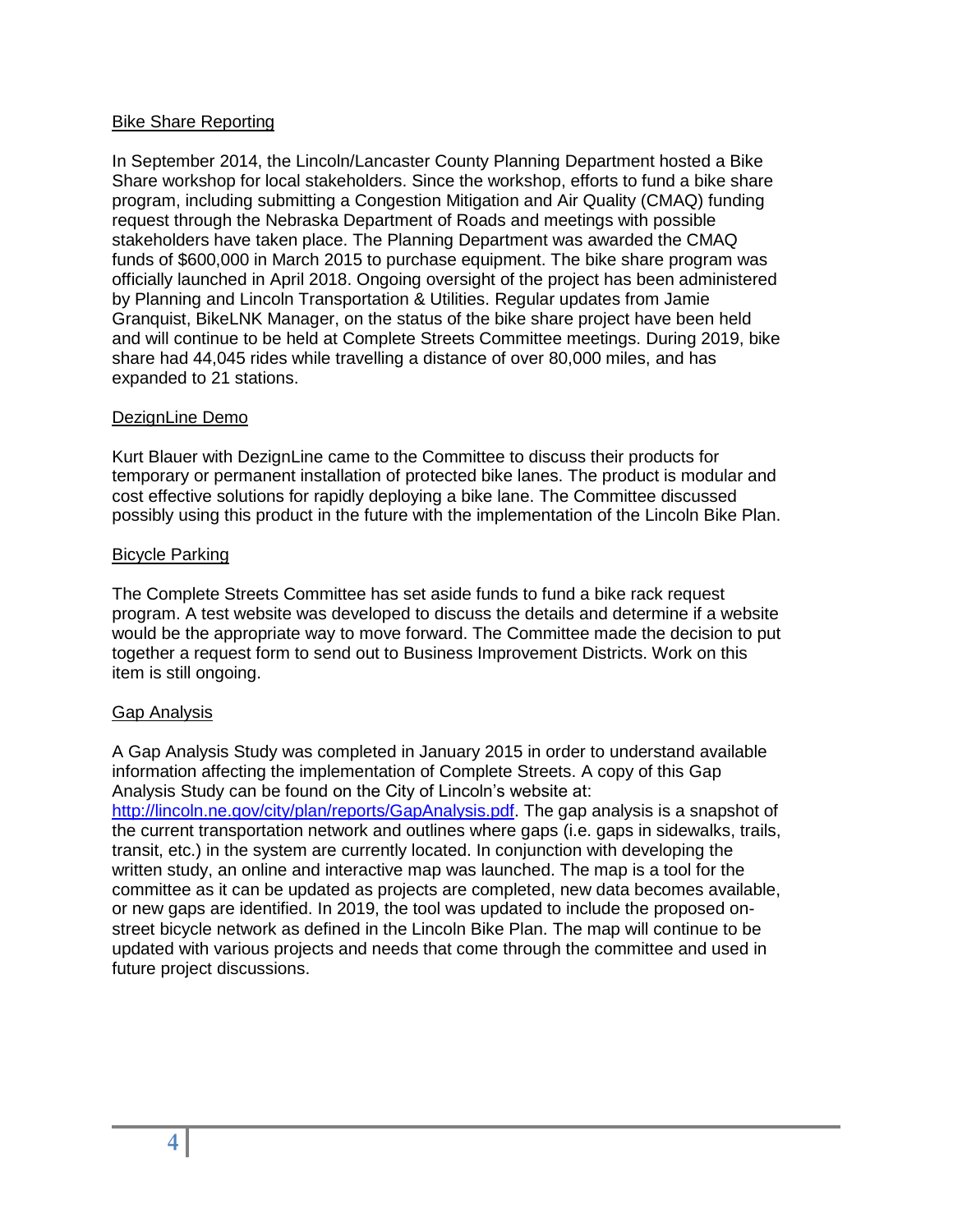# *Online Gap Analysis Tool*



# Trail Counters

Partnership for a Healthy Lincoln (PHL) approached the City about additional funding that could be used for equipment purchase. The City partnered with PHL and Great Plains Trails Network (GPTN) to purchase one mobile counter and four permanent counters. The mobile counter was purchased in the fall of 2015. The mobile trail counter is intended to be used for special events (i.e. Streets Alive, etc.) and weeklong counts along the trails network that are not currently served by permanent counters. The four permanent counters were added to the system in 2017, bringing the total number of permanent counters on the trail system to five.

- The Rock Island Trail Counter was installed and has been recording users since July 2014. In 2019, the Rock Island Trail Counter recorded 218,634 users.
- The Billy Wolff Trail Counter was installed and has been recording users since August 2017. In 2019, the Billy Wolff Trail Counter recorded 254,370 users.
- The Helen Boosalis Trail Counter was installed and has been recording users since October 2017. In 2019, the Helen Boosalis Trail Counter recorded 123,628 users.
- The MoPac West Trail Counter was installed in August 2017. In 2019, the counter recorded 98,351 users.
- The MoPac East Trail Counter was installed in August 2017. In 2018, the MoPac East Trail Counter was under maintenance from January through July, The rest of the year, the counter recorded 18,565 users.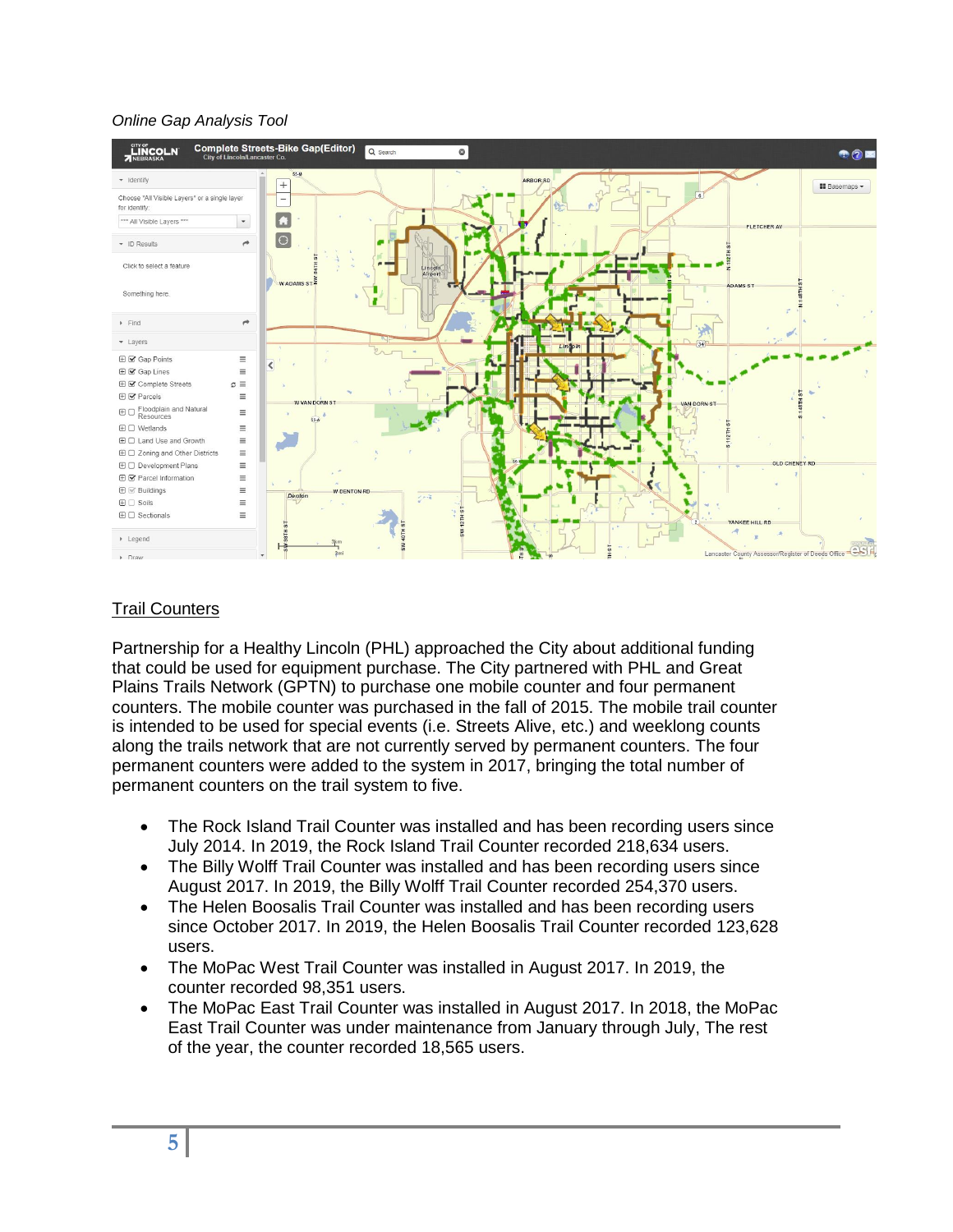

In addition to the trail counters, the City also monitors usage of the N Street Cycle Track. The counter along N Street at the midblock of 12<sup>th</sup> and 13<sup>th</sup> recorded 56,634 cyclists from January through September, averaging out to 207 users per day.

# On-Street Bicycle Facilities Plan (Lincoln Bike Plan)

The Planning Department along with members of the Complete Streets Committee prepared a Request for Proposals (RFP) in 2017 to develop an On-Street Bicycle Facilities Plan. Some committee members participated in the scoring and interview process to hire a consultant to develop the plan. The Complete Streets Committee served as the Technical Advisory Committee for the plan development. Several Complete Streets Committee members attended and assisted with the two public open house events throughout the process and reviewed all materials. The [Lincoln Bike Plan](https://www.lincolnbikeplan.com/) was completed and approved in February 2019.

# Project Selection

The Fiscal Year 2018/19 – 2023/24 Capital Improvement Program (CIP) included a budget item for Pedestrian and Bicycle Capital Program. In each programmed year, \$50,000 has been appropriated for "Complete Streets" type projects bringing the six year total to \$300,000 for projects that fit within the Complete Streets scope. The projects considered by the committee included:

- Trail/Neighborhood Sidewalk Connections to Neighborhoods
- On-Street Bicycle Facilities Plan Implementation
- Bicycle Boulevard Pilot Project (funds available if awarded grant)
- Bike Rack Request Program
- Trail Counters and digital signage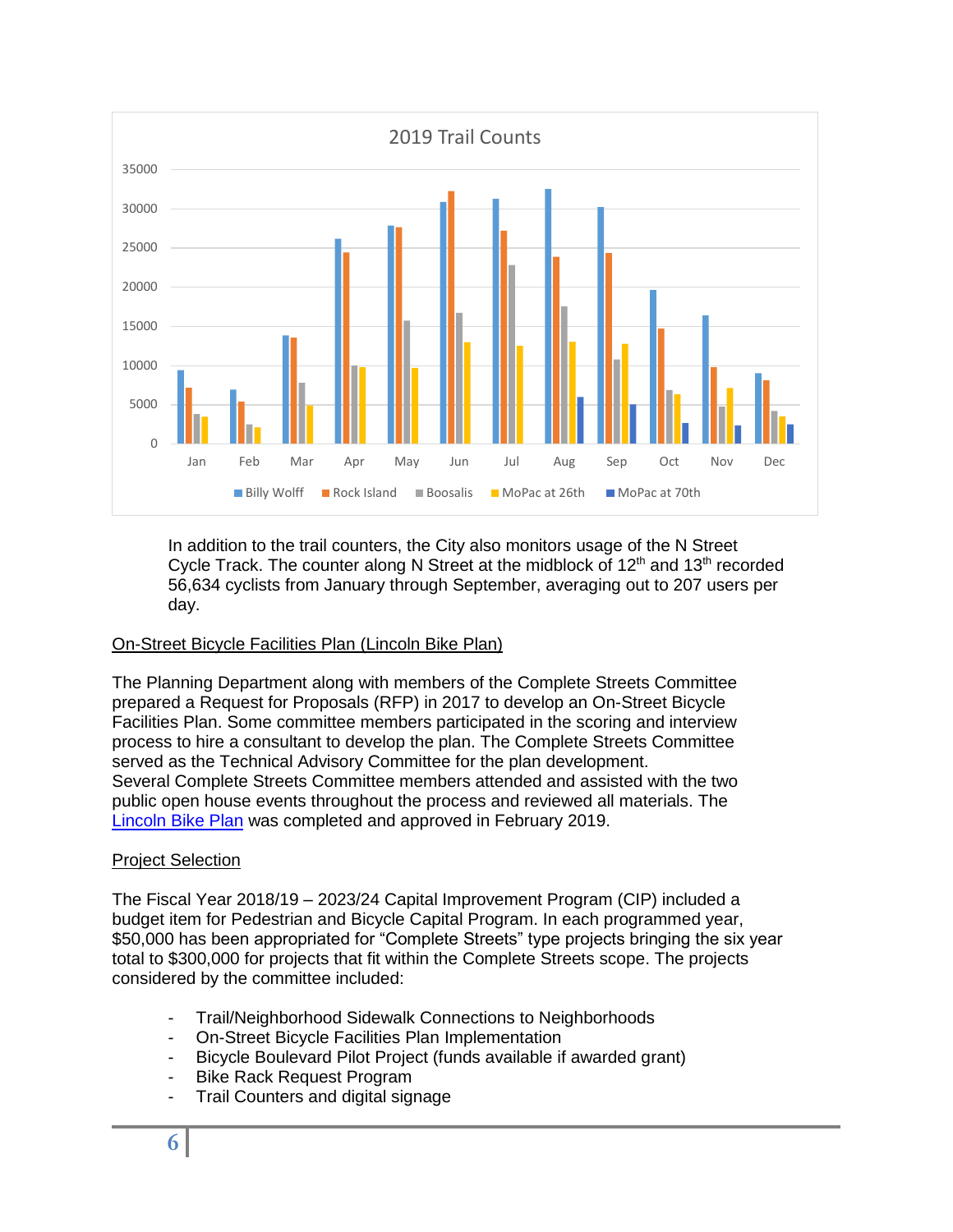- Bike Route Signage
- Rectangular Rapid Flashing Beacon (RRFB) at Moore Middle School on 84<sup>th</sup> Street between Yankee Hill Rd. and Yankee Woods Dr.
- Transit enhancements including ADA pads and links to sidewalks

The Complete Streets Committed provided funding for the RRFB at Moore Middle School. Lincoln Transportation and Utilities provided funds for the sidewalk installation to the RRFB and the Complete Streets Committee committed funds to the RRFB portion of the project to make the crossing safer for students.



The remainder of funds is still under discussion toward future on-street bike projects.

# E-Scooter Sharing Program

The Complete Streets Committee held discussions throughout the year to determine how scooter sharing companies are working/operating in other communities. A separate group worked toward developing a Pilot Project including putting together a Request for Qualifications (RFQ) and interviewing vendors.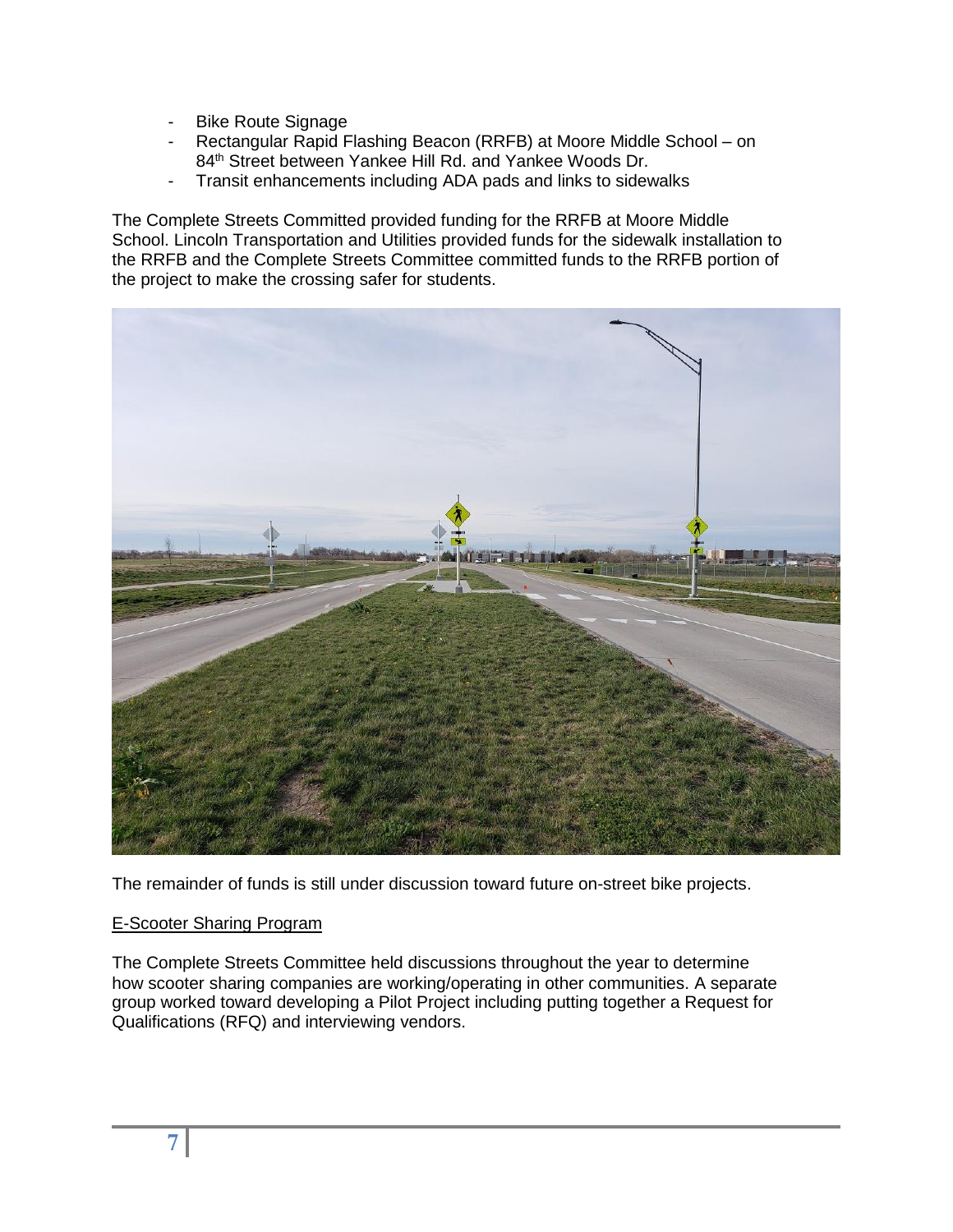# Project Review

Each representative on the Implementation Team is responsible for identifying projects within their department and in the development stages that should be reviewed by the Complete Streets team. This review identifies Complete Streets applications which had been applied to Lincoln Transportation and Utilities, StarTran, and Parks and Recreation 2019 projects. To note, outside of the Complete Streets Committee, Lincoln Transportation and Utilities invites departmental review of projects through their monthly coordination meetings and site plans are made available electronically for comment and review. Many of these projects, while not formally reviewed by the Complete Streets Implementation Team, did receive review by staff that included Complete Streets considerations and applications in the final design.

| Project                                                                                                  | Location                                                                                              | <b>Complete Streets Application</b>                                                                                                                                    |
|----------------------------------------------------------------------------------------------------------|-------------------------------------------------------------------------------------------------------|------------------------------------------------------------------------------------------------------------------------------------------------------------------------|
| <b>Bike Racks</b>                                                                                        | <b>Bike Rack Request Program</b>                                                                      | Complete Streets funded project.                                                                                                                                       |
| <b>Trail Counters</b>                                                                                    | City-wide                                                                                             | Discuss enhancing the trail counting<br>system with additional counters and<br>possible digital signage.                                                               |
| Lincoln Bike Plan (On-<br><b>Street Bicycle Facilities</b><br>Plan)                                      | City-wide plan                                                                                        | Discuss the development of the On-<br>Street Bicycle Facilities Plan with<br>assistance from a consultant.                                                             |
| 84 <sup>th</sup> Street RRFB                                                                             | 84th Street between Yankee Hill Rd.<br>and Yankee Woods Dr.                                           | Complete Streets funded project.                                                                                                                                       |
| West A Project                                                                                           | Phase A: SW 23 <sup>rd</sup> Street east of<br>Folsom; Phase B: end of Phase A<br>west to city limits | Discuss design of West A project and<br>pedestrian, transit, and bicycle<br>amenities.                                                                                 |
| <b>Bicycle Boulevards Pilot</b><br>Project                                                               | B Street from S 11 <sup>th</sup> St. to S 26 <sup>th</sup> St.                                        | Discuss project ideas that could be<br>incorporated into a Blue Zones grant.                                                                                           |
| <b>E-Scooters Sharing</b><br>Program                                                                     | Undefined                                                                                             | Discuss how motorized scooter<br>sharing programs work in other cities<br>and how Lincoln should handle.<br>Coordination was discussed with<br>University of Nebraska. |
| North 33rd & Cornhusker<br>Subarea Plan and<br>Cornhusker Highway<br><b>Corridor Enhancement</b><br>Plan | 33rd and Cornhusker                                                                                   | Discuss subarea plan and corridor<br>enhancement plan and how<br>pedestrian and bicycle traffic will be<br>able to access the area.                                    |

# **2019 Formal Project Review Summary**